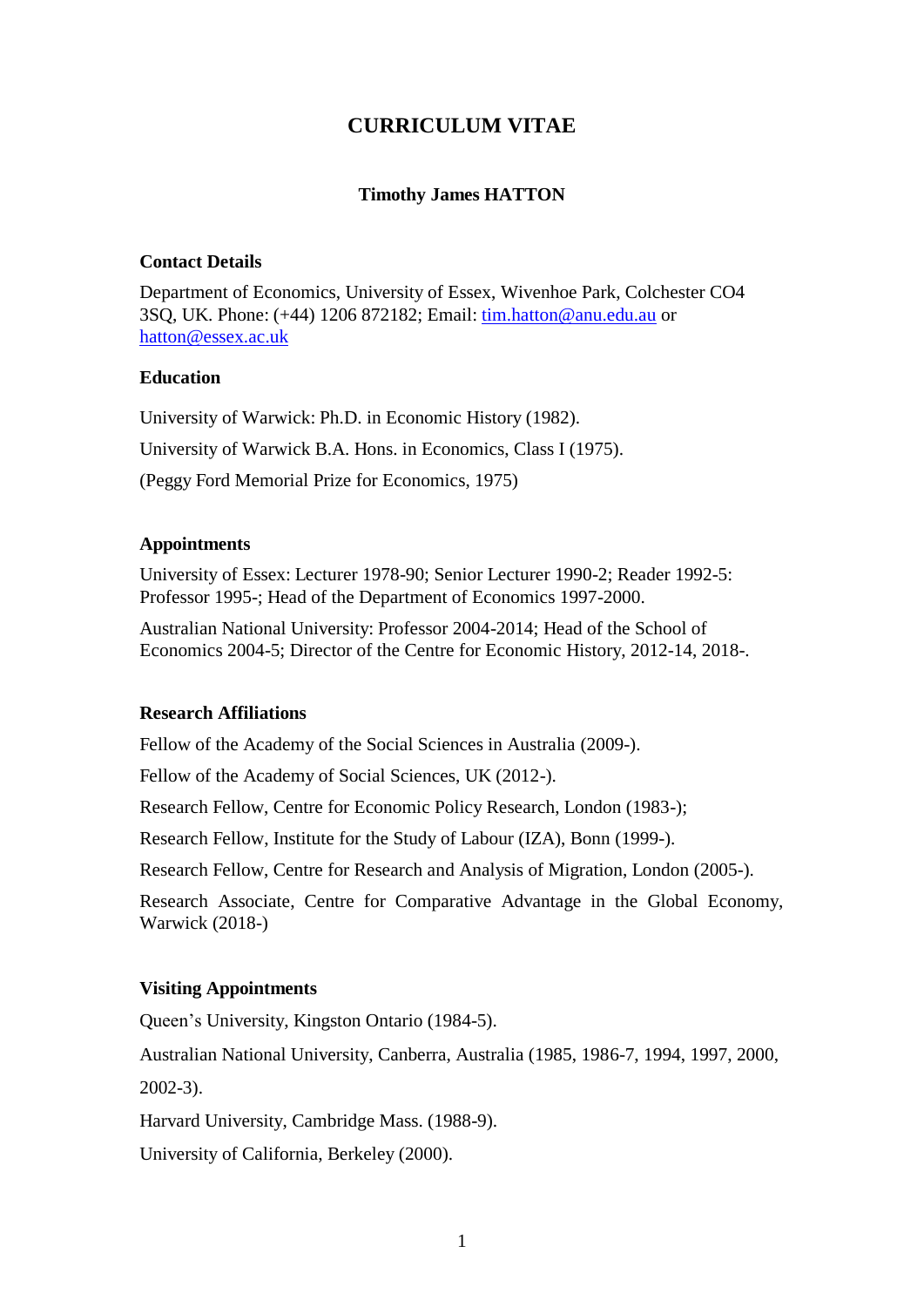## **PUBLICATIONS**

## **Journal Articles**

"Emigration from the UK to the USA, Canada and Australia/New Zealand, 1870- 1913: Quantity and Quality," *Australian Economic History Review* (forthcoming).

"Public Opinion on Immigration in Europe: Preference versus Salience" *European Journal of Political Economy,* 66 (2021), pp. 1-20.

"Asylum Migration to the Developed World: Persecution, Incentives, and Policy," *Journal of Economic Perspectives*, 34 (2020), pp. 75-93.

"Atmospheric Pollution, Health and Height in Late Nineteenth Century Britain," (with R. E. Bailey and K. Inwood), *Journal of Economic History,* 78 (2018), pp. 1210-1247.

"Fertility and the Health of Children in Indonesia," (with D. Suryadarma, R. Sparrow and P. van der Eng), *Economics and Human Biology,* 28 (2018), pp. 67-78.

"Refugees and Asylum Seekers, the Crisis in Europe and the Future of Policy," *Economic Policy*, 91 (2017), pp. 447–496.

"Stature and Sibship: Historical Evidence," *History of the Family,* 22 (2017), pp. 175- 195.

"Refugees, Asylum Seekers and Policy in OECD Countries," *American Economic Review* (Papers and Proceedings), 106 (2016), pp. 441-445.

"Immigration, Public Opinion and the Recession in Europe," *Economic Policy,* 86 (2016), pp 205-246. (Lead article; Editor's choice.)

"Health, Height and the Household at the Turn of the  $20<sup>th</sup>$  Century," (with R. Bailey and K. Inwood), *Economic History Review*, 69 (2016), pp 35-53.

"Asylum Policy in the EU: The Case for Deeper Integration," *CESifo Economic Studies*, 61 (2015), pp. 605-637.

"American Immigration Policy: The 1965 Act and its Consequences," *Scandinavian Journal of Economics,* 117 (2015), pp. 347-368.

"The Economics of International Migration: A Short History of the Debate," *Labour Economics*, 30 (2014), pp. 43-50.

"How have Europeans Grown so Tall?" *Oxford Economic Papers*, 66 (2014), pp. 349–372.

"Immigrant Selection in the OECD," (with M. Belot), *Scandinavian Journal of Economics*, 114 (2012) pp. 1105-1128. (Awarded best paper in the SJE 2012).

"Infant Mortality and the Health of Survivors: Britain 1910-1940," *Economic History Review*, 64 (2011), pp. 951-972.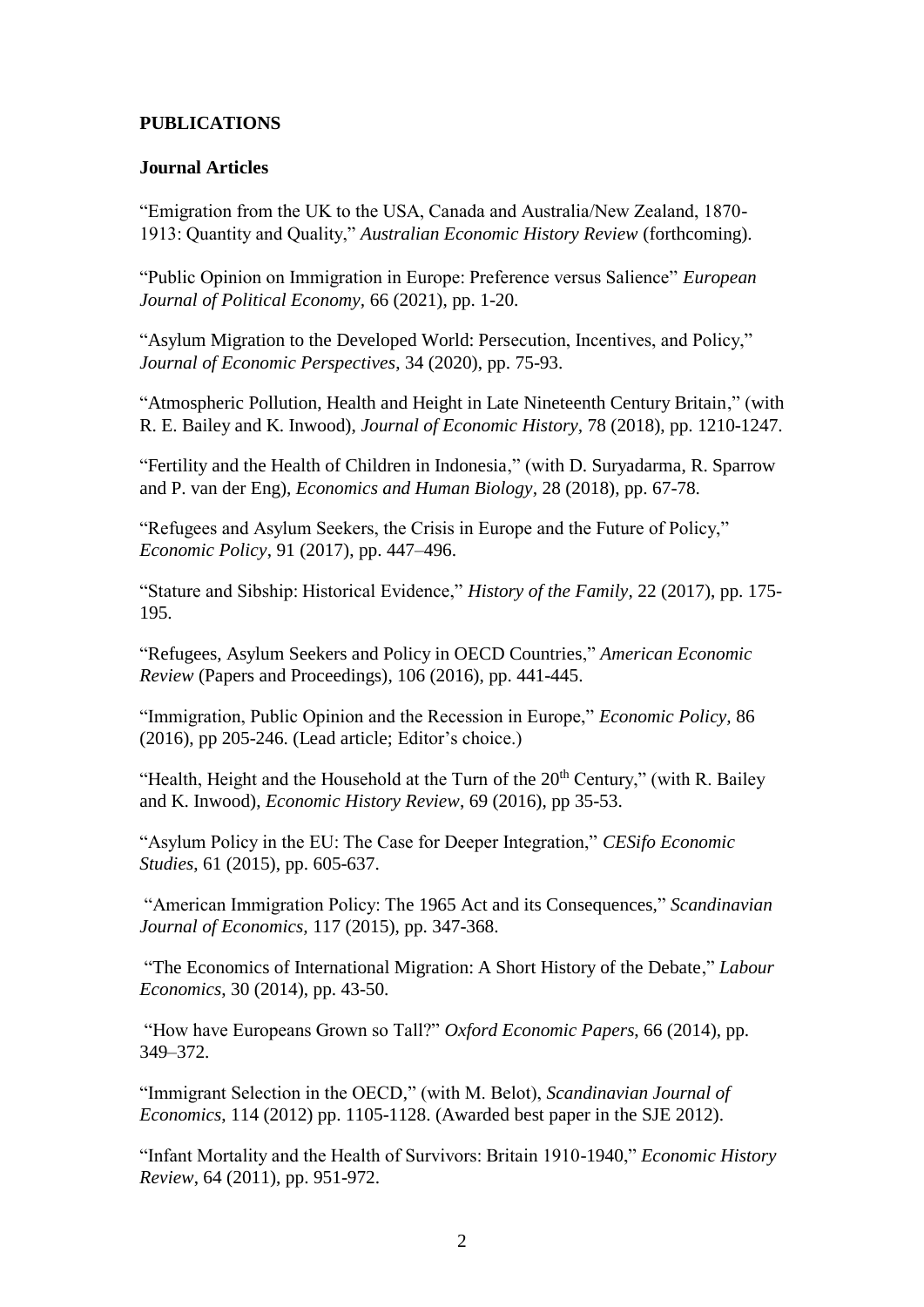"Australian Unemployment in the Long Run, 1903-2007," (with S. Bhattacharyya), *Economic Record*, 87 (2011), pp. 202-220.

"Immigrants Assimilate as Communities, not just as Individuals" (with A. Leigh) *Journal of Population Economics,* 24 (2011), pp. 389-419.

"Are Third World Emigration Forces Abating?" (with J. G. Williamson), *World Development*, 39 (2011) pp. 20-32.

"Long Run Trends in the Heights of European Men, 19th-20th Centuries" (with B. Bray), *Economics and Human Biology*, 8 (2010), pp. 405-413.

"Labour Markets in the Interwar Period and Economic Recovery in the UK and the USA," (with M. Thomas) *Oxford Review of Economic Policy*, 26, (2010) 463-485.

"Fertility Decline and the Heights of Children in Britain, 1886-1938" (with R. Martin), *Explorations in Economic History*, 47 (2010), pp. 505-519.

"The Cliometrics of International Migration: A Survey," *Journal of Economic Surveys*, 24 (2010), pp. 941–969. (Reprinted in D. Greasley and L. Oxley (eds.), *Economics and History: Surveys in Cliometrics*, Oxford: Wiley-Blackwell (2011).)

"Childhood Economic Conditions and Length of Life: Evidence from the UK Boyd Orr Cohort, 1937-2005," (with P. Frijters, R. M. Martin and M. A. Shields) *Journal of Health Economics,* 29 (2010), pp. 39-47.

"The Effects on Stature of Poverty, Family Size and Birth Order: British Children in the 1930s," *Oxford Economic Papers,* 62 (2010), pp. 157-184.

"Emigration in the Long Run: Evidence from Two Global Centuries," (with J. G. Williamson) *Asia Pacific Economic Literature*, 23 (2009), pp. 17-28.

"The Rise and Fall of Asylum: What Happened and Why?" *Economic Journal*, 119 (2009), pp. F183-F213.

"What Determines Immigration's Impact? Comparing Two Global Centuries" (with J. G. Williamson) *World Development*, 36 (2008), pp. 345-361.

"Should we have a WTO for International Migration?" *Economic Policy*, 50 (2007), pp. 339-383.

"Where Do US Immigrants Come from and Why?" (with X. Clark and J. G. Williamson), *Review of Economics and Statistics,* 89 (2007), pp. 359-373

"Can Productivity Growth Explain the NAIRU?" Long Run Evidence from Britain, 1870-1999," *Economica*, 74 (2007), pp. 475-491

"European Asylum Policy," *National Institute Economic Review*, 194 (2005), pp 106-119.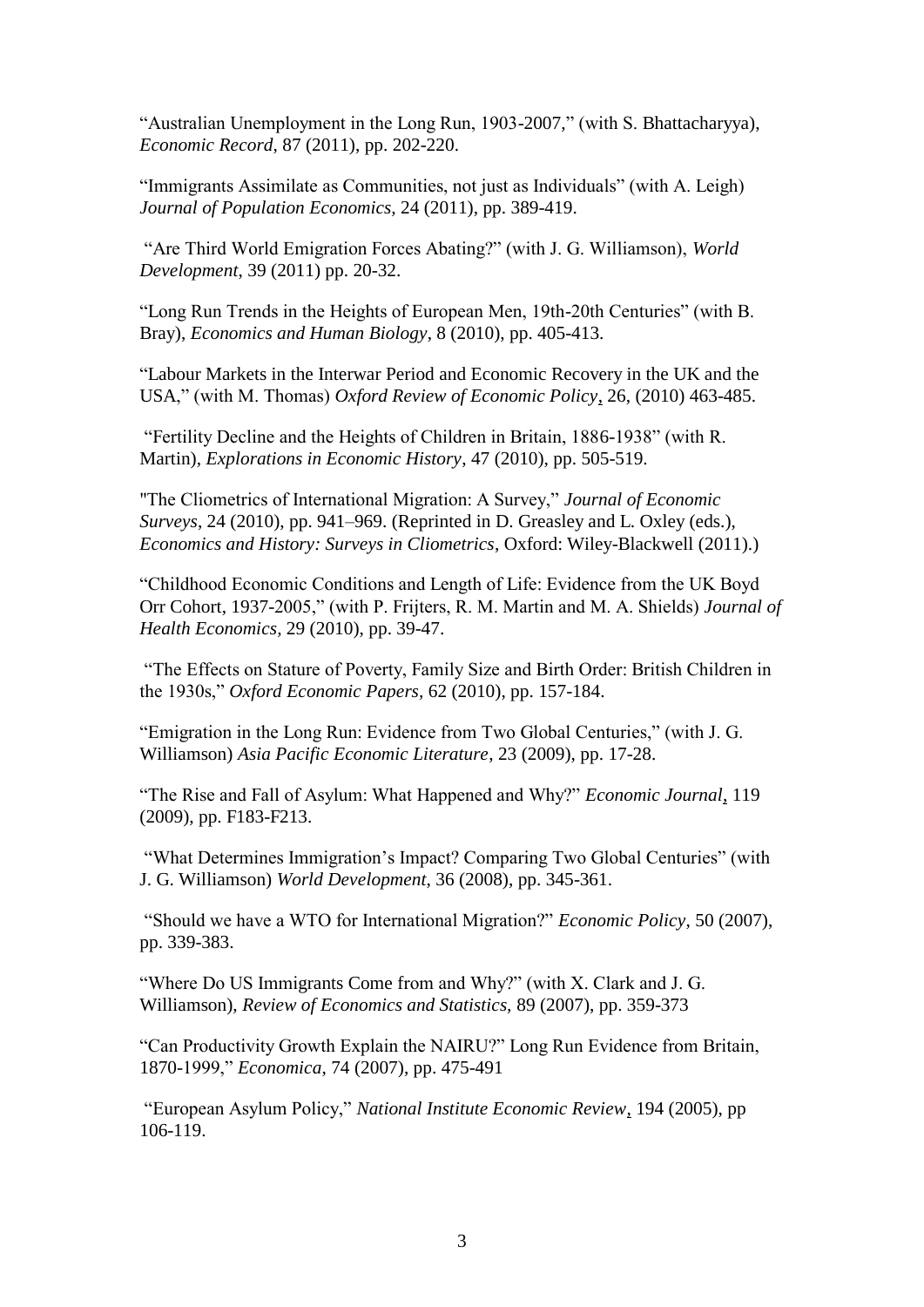"Australian Asylum Policy: The *Tampa* Effect," (with Audrey Lim), *Agenda,* 12 (2005), pp. 115-130.

"Immigration and Inter-Regional Mobility in the UK, 1982-2000," (with M. Tani), *Economic Journal* (Features), 115 (2005), pp. F342-F358

"Explaining Trends in UK Immigration," *Journal of Population Economics,* 18 (2005), pp. 719-740.

"Unemployment and the UK Labour Market Before, During and After the Golden Age," (with G. R. Boyer), *European Review of Economic History,* 9 (2005), pp. 35- 60.

"Emigration from the UK, 1870-1913 and 1950-1998," *European Review of Economic History,* 8 (2004), pp. 149-171.

"What Explains Emigration Out of Latin America?" (with X. Clark and J. G. Williamson), *World Development*, 31 (2004), pp. 1871-1890.

"Seeking Asylum in Europe," *Economic Policy*, 38 (2004), pp. 5-62.

"Demographic and Economic Pressure on Emigration Out of Africa," (with J. G. Williamson), *Scandinavian Journal of Economics,* 105, (2003), pp. 465-486.

"New Estimates of British Unemployment, 1870-1913," (with G. R. Boyer), *Journal of Economic History*, 62 (2002), 643-675.

"Unemployment Incidence in Interwar London," (with R. E. Bailey), *Economica*, 69 (2002), pp. 631-654.

"Out of Africa? Using the Past to Project Future Demand for Emigration" (with J. G. Williamson), *Review of International Economics*, 10 (2002), pp. 556-573.

"Natives and Migrants in the London Labour Market, 1929-31," (with R. E. Bailey) *Journal of Population Economics*, 15 (2002), pp. 59-81.

"Women's Work in Census and Survey" (with R. E. Bailey) *Economic History Review*, 54, (2001), pp. 87-107.

"Seebohm Rowntree and the Postwar Poverty Puzzle", (with R. E. Bailey*) Economic History Review*, 53, (2000), pp. 517-543

"How much did Immigrant 'Quality' Decline in Late Nineteenth Century America?" *Journal of Population Economics,* 13, (2000), pp. 509-535.

"Poverty and the Welfare State in Interwar London," (with R. E. Bailey) *Oxford Economic Papers,* 50 (1998), pp. 574-606.

"Trade Boards and Minimum Wages, 1909-39", *Economic Affairs*, 17 (1997), pp. 22- 28.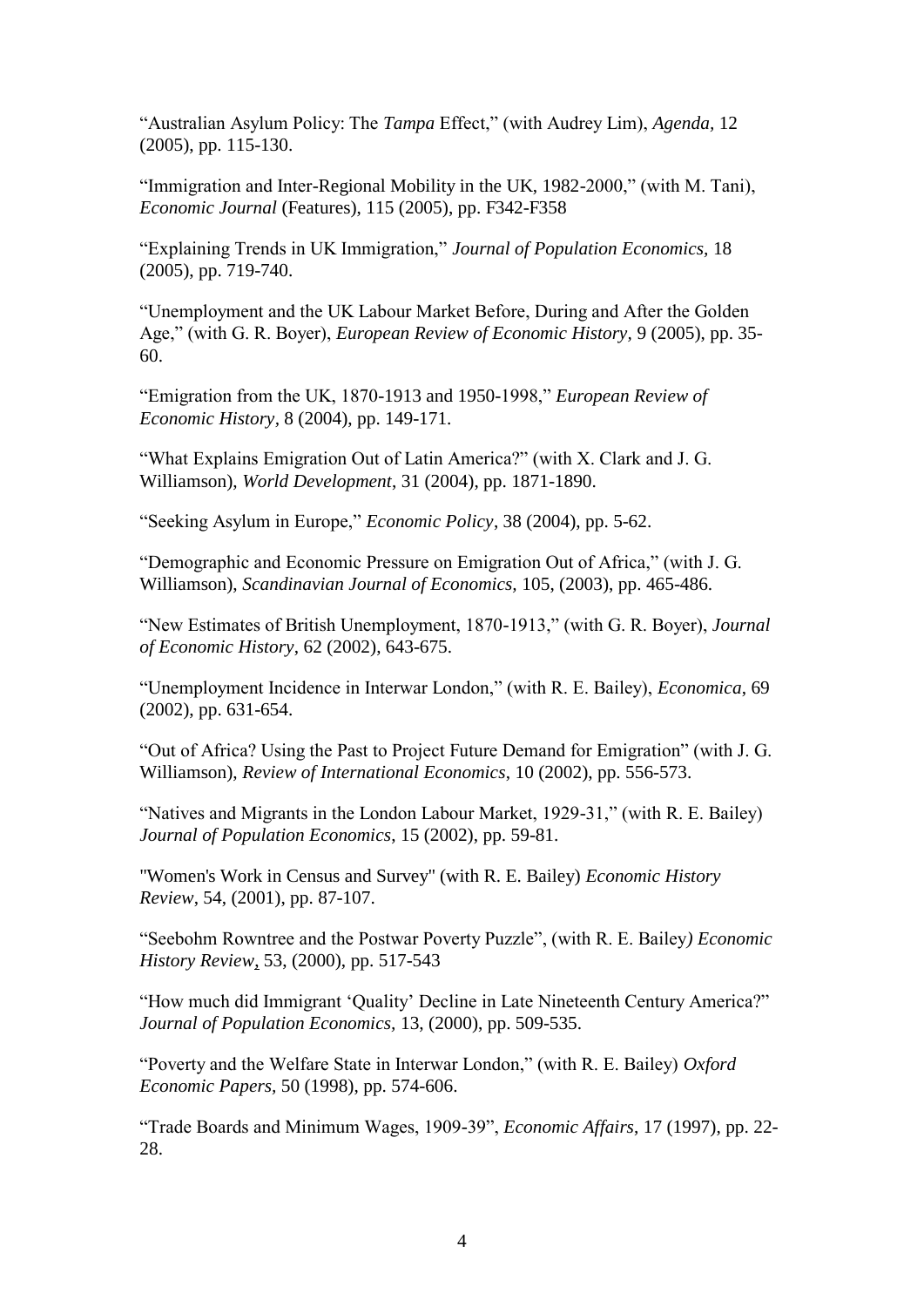"Migration and Labour Market Integration in Late Nineteenth Century England and Wales" (with G. R. Boyer), *Economic History Review*, 50 (1997), pp. 697-734.

"The Immigrant Assimilation Puzzle in Late Nineteenth Century America," *Journal of Economic History*, 57 (1997), pp 34-62.

"The Origins of Early Impact of the Minimum Wage in Agriculture" (with R. Gowers), *Economic History Review*, 50 (1997), pp. 82-102.

"Did Joseph Arch Raise Agricultural Wages? A Reply" (with G. R. Boyer) *Economic History Review*, 49 (1996), pp. 370-376.

"A Model of Scandinavian Emigration, 1870-1913," *European Economic Review*, 39 (1995), pp. 557 - 564.

"A Model of U.K. Emigration 1870-1913," *Review of Economics and Statistics*, 77 (1995), pp. 407-415.

"The Union Wage Effect in Late Nineteenth Century Britain" (with R. E. Bailey and G. R. Boyer), *Economica*, 61 (1994), 435-456.

"What Drove the Mass Migrations from Europe in the Late Nineteenth Century?" (with J.G. Williamson), *Population and Development Review*, 20 (1994), 1-27. (Reprinted in K. F. Zimmermann and T. K. Bauer (eds.), *The Economics of Migration, Vol. I*, Cheltenham: Edward Elgar (2002).)

"Did Joseph Arch Raise Agricultural Wages? Rural Trade Unions and the Labour Market in Late Nineteenth Century England" (with G.R. Boyer), *Economic History Review,* 47 (1994), pp. 310-334.

"After the Famine: Emigration from Ireland, 1850-1913" (with J. G. Williamson), *Journal of Economic History*, 53 (1993), pp 575-600.

"Household Labour Supply and Women's Work in Interwar Britain" (with R. E. Bailey), *Explorations in Economic History*, 30 (1993), pp 229-256.

"What Explains Wage Gaps Between Farm and City? Exploring the Todaro Model with American Evidence 1890-1941" (with J. G. Williamson), *Economic Development and Cultural Change*, 40 (1992), pp. 267-294.

"The Earnings Gap between Agricultural and Manufacturing Laborers 1925-41" (with L. J. Alston), *Journal of Economic History*, 51 (1991), pp. 83-89.

"Integrated and Segmented Labor Markets: Thinking in Two Sectors" (with J. G. Williamson), *Journal of Economic History*, 51 (1991), pp. 413-425.

"Unemployment, Employment Contracts and Compensating Wage Differentials: Michigan in the 1890's" (with J. G. Williamson), *Journal of Economic History*, 51 (1991), pp. 605-632.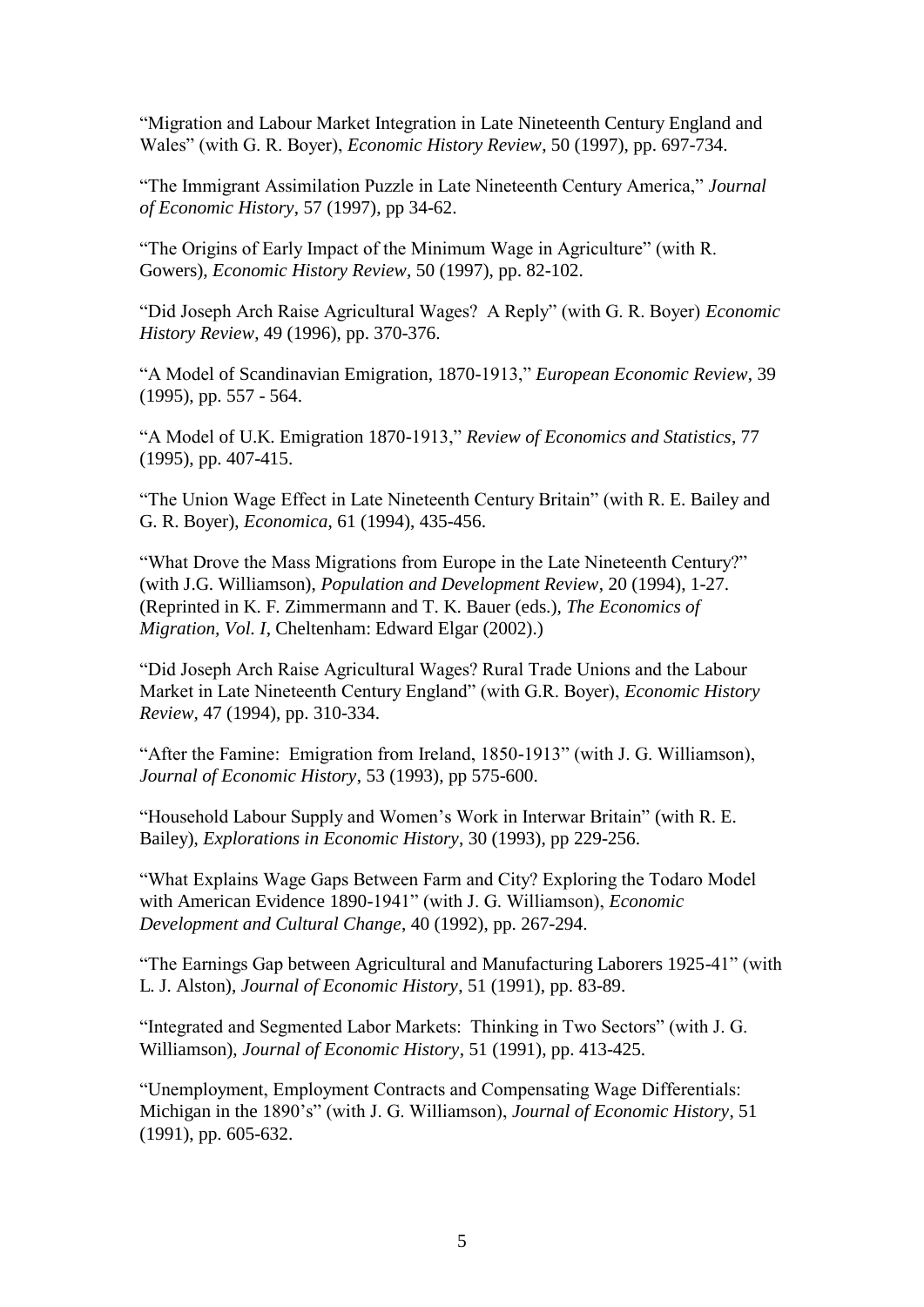"Wage Gaps between Farm and City: Michigan in the 1890s" (with J. G. Williamson), *Explorations in Economic History*, 28 (1991), pp. 381-408.

"The Demand for British Exports, 1870-1913," *Economic History Review*, 43 (1990), pp. 576-594.

"Female Labour Force Participation in Interwar Britain" (with R. E. Bailey), *Oxford Economic Papers*, 40 (1988), pp. 695-718.

"Perspectives on the Economic Recovery of the 1930's," *Royal Bank of Scotland Review*, 158 (1988), 18-32.

"Institutional Change and Wage Rigidity in the UK 1880-1985," *Oxford Review of Economic Policy*, 4 (1988), pp. 74-86.

"Profit Sharing in British Industry 1865-1913," *International Journal of Industrial Organisation*, 6 (1988), pp. 69-90.

"A Quarterly Model of the Labour Market in Interwar Britain," *Oxford Bulletin of Economics and Statistics*, 50 (1988), pp. 1-26.

"Rational Expectations and Labour Market Equilibrium in Britain: 1885-1913," *Oxford Economic Papers*, 38 (1986), pp. 160-173.

"Structural Aspects of Unemployment in Britain between the Wars," *Research in Economic History*, 10 (1986), pp. 54-92.

"Unemployment in the 1930s and the Keynesian Solution: Some Notes of Dissent," *Australian Economic History Review*, 25 (1985), pp. 129-148.

"Vacancies and Unemployment in the 1920s," *Explorations in Economic History*, 22 (1985), pp. 257-280.

"Keynesian Policy and British Unemployment in the Thirties" (with W. R. Garside), *Economic History Review*, 38 (1985), pp. 83-94.

"Unemployment Benefits and the Macroeconomics of the Interwar Labour Market: A Further Analysis", *Oxford Economic Papers*, 35 (1983), pp. 486-505.

"Eighteenth Century British Trade: Home-Spun or Empire Made?" (with J. S. Lyons and S. E. Satchell), *Explorations in Economic History*, 20 (1983), pp. 163-182.

#### **Chapters in Collections**

"International Migration in the Atlantic Economy 1850 – 1940," (with Z. Ward), in C. Diebolt and M. Haupert (eds.) *Handbook of Cliometrics* (2nd Edn.) Springer (2019).

"Two Centuries of International Migration," (with J. P. Ferrie), Chapter 2 in B. R. Chiswick and P. W. Miller (eds.) *Handbook on the Economics of International Migration*, Vol. 1A, Elsevier (2014).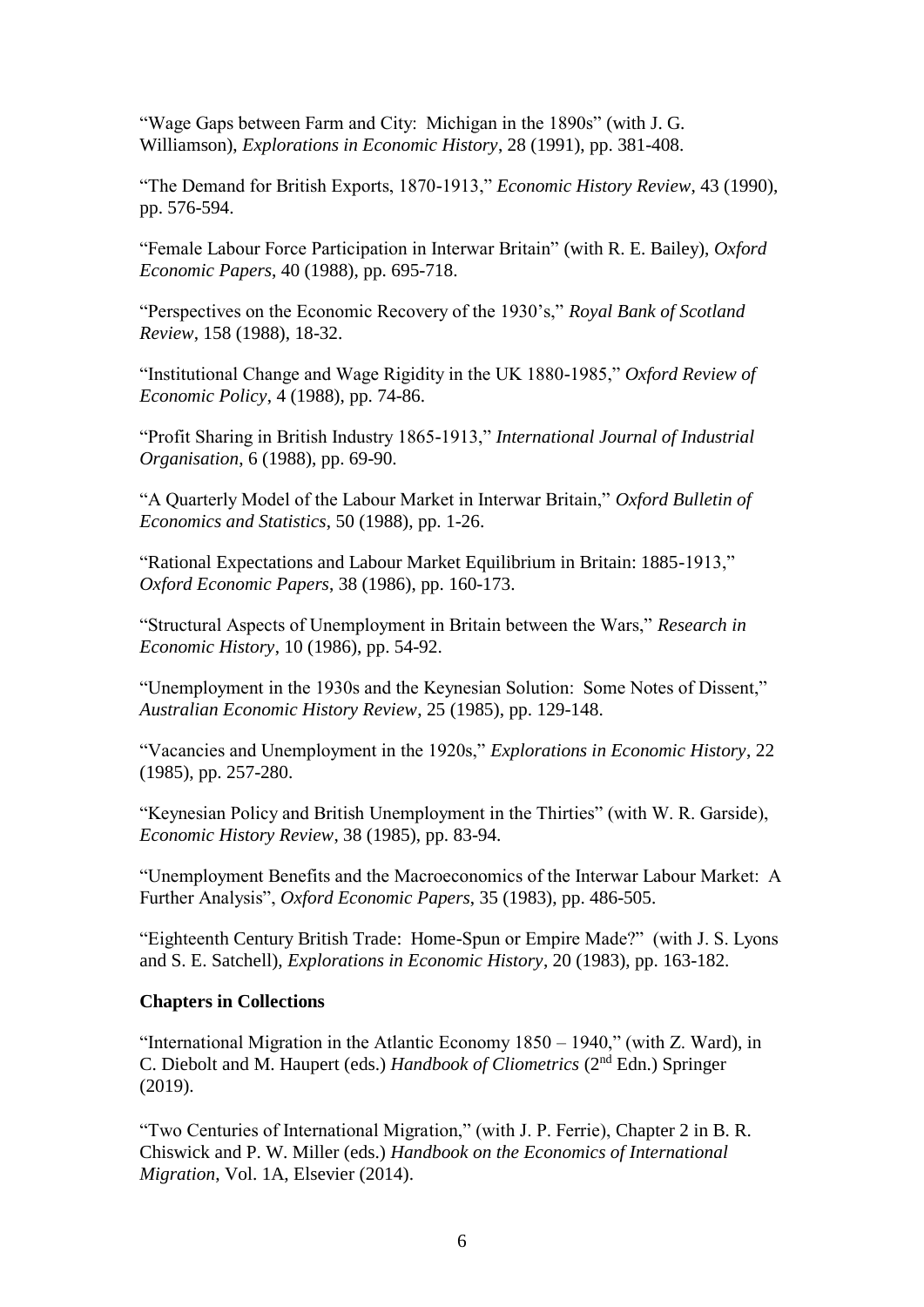"The Slump and Immigration Policy," Chapter 2, pp 25-47, in P. Bevelander and B. Petersson (eds.) *Crisis and Migration: Implications of the Eurozone Crisis for Perceptions, Politics, and Policies of Migration*, Nordic Academic Press (2014).

"Migration out of Europe" in J. D. Wright (ed.) *International Encyclopedia of the Social and Behavioral Sciences* (2nd edition), Elsevier (forthcoming).

"The Labour Market" (with G. Withers), Chapter 16, pp. 351-372, in S. Ville and G. Withers (eds), *The Cambridge Economic History of Australia*, CUP (2014).

"Population, Migration and Labour Supply: Great Britain, 1871-2011," Chapter 4, pp. 95-121, in R. C. Floud, J. Humphries and P. A. Johnson (eds), *The Cambridge Economic History of Modern Britain* (3<sup>rd</sup> Edn), CUP (2014).

"Labour Markets in Recession and Recovery: The UK and the USA in the 1920s and 1930s," (with M. Thomas) in N. Crafts and P. Fearon (eds) *The Great Depression of the 1930s: Lessons for Today*, Oxford University Press (2013).

"Refugee and Asylum Migration: A Short Overview," in A. Constant and K. Zimmermann (eds.) *International Handbook on the Economics of Migration*, Edward Elgar (2013).

"The Social and Labour Market Outcomes of Ethnic Minorities in the UK," in M. Kahanec and K. F. Zimmermann (eds.), *Ethnic Diversity in European Labor Markets: Challenges and Solutions*, Cheltenham: Edward Elgar Publishing (2011).

"A Dual Policy Paradox: Why have Trade and Immigration Policies always Differed in Labor Scarce Economies?" in T. J. Hatton, K. H. O'Rourke and A. M. Taylor (eds), *The New Comparative Economic History: Essays in Honor of Jeffrey G. Williamson* , Cambridge Mass: MIT Press (2007).

"International Migration in the Long-Run: Positive Selection, Negative Selection and Policy," (with J, G, Williamson), in F. Foders and R.F. Langhammer (eds.) *Labour Mobility and the World Economy*, Kiel: Springer (2006).

"Refugees, Asylum Seekers and Policy in Europe," (with J. G. Williamson), in F. Foders and R.F. Langhammer (eds.) *Labour Mobility and the World Economy*, Kiel: Springer (2006).

"What Fundamentals Drive World Migration?" (with J. G. Williamson), in G. J. Borjas and J. Crisp (eds.), *Poverty International Migration and Asylum*, Palgrave-Macmillan (2005).

"Migration, Migrants and Policy in the United Kingdom," (with S. Wheatley Price), in K. F. Zimmermann (ed.) *European Migration: What Do We Know*? Oxford: Oxford University Press (2005).

"Unemployment and the Labour Market, 1870-1939," in R. C. Floud and P. A. Johnson (eds.), *The Cambridge Economic History of Modern Britain*, Cambridge: Cambridge University Press (2003).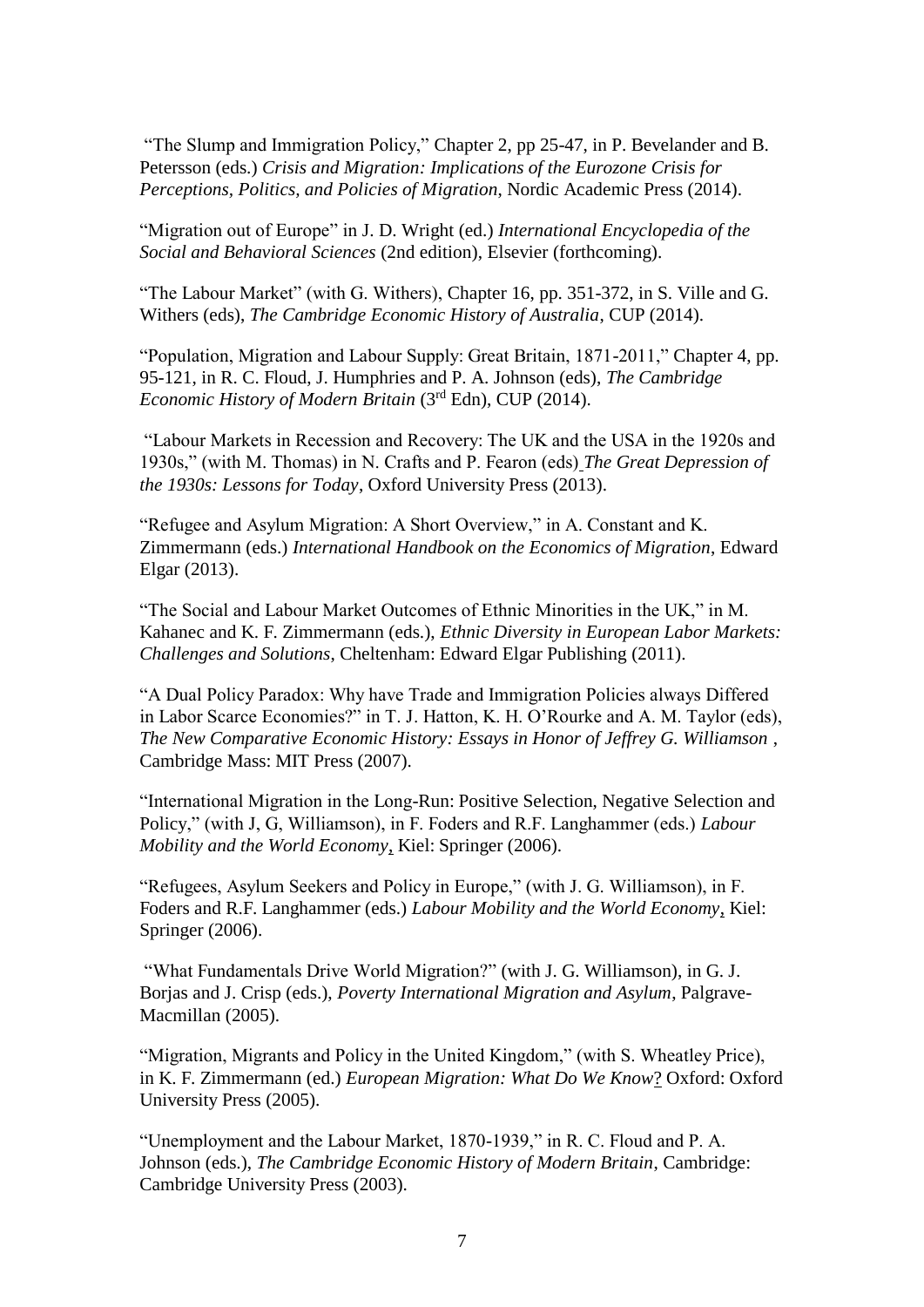"International Migration and the Integration of Labor Markets," (with B. R. Chiswick), in M. Bordo, A. M. Taylor and J. G. Williamson (eds.), *Globalization and History,* Chicago: NBER (2003).

"International Migration" in J. Mokyr (ed.) *Oxford Encyclopaedia of Economic History*, New York: Oxford University Press (2003).

"Migration Out of Europe," in J, Hoem (ed.), *International Encyclopaedia of Social and Behavioural Sciences*, Elsevier (2002).

"International Migration in Britain: Trends and Policies," in R. Rotte and P. Stein (eds.) *Migration, Policy and the Economy: International Experiences*, Munich: Hans Seidel Foundation (2002).

"The Age of Mass Migration: What we Can and Can't Explain," in A. S Ghatak and A. Showstack-Sassoon (eds.), *Migration and Mobility*, London: Macmillan (2001).

"Rowntree's Life Cycle of Poverty in Interwar London" (with R. E. Bailey), in R. Sainsbury and J. Bradshaw (eds.), *Getting the Measure of Poverty*, London: Polity Press (2000).

"Wage Trends in the Regions of the UK, 1860-1913" (with G. R. Boyer), in S. J. Connolly (ed.), *Kingdoms United? Great Britain and Ireland since 1500*, Dublin: Four Courts Press (1999).

"Mass Migration, Commodity Market Integration and Real Wage Convergence: The Late 19th Century Atlantic Economy" (with K. O'Rourke and J. G. Williamson), in Hatton and Williamson (eds.), *Migration and the International Labor Market, 1850- 1939*, Routledge (1994).

"Late-comers to Mass Migration: The Latin Experience" (with J. G. Williamson), in Hatton and Williamson (eds.), *Migration and the International Labor Market, 1850- 1939*, Routledge (1994).

"The Impact of Emigration on Real Wages in Ireland, 1850-1914" (with G. R. Boyer and K. O'Rourke), in Hatton and Williamson (eds.), *Migration and the International Labor Market, 1850-1939*, Routledge (1994).

"International Migration and World Development: A Historical Perspective" (with J. G. Williamson), in H. Giersch (ed.), *Economic Aspects of International Migration*, Springer-Verlag (1994).

"Regional Labour Market Integration in Britain, 1850-1913" (with G. R. Boyer), in M. MacKinnon and G. Grantham (eds.), *Labour Markets in History*, Routledge (1994).

"Unemployment and the Labour Market in the Interwar Period," in R.C. Floud and D.N. McCloskey (eds.), *The Economic History of Britain since 1700*, (Second Edn.), Cambridge University Press (1994).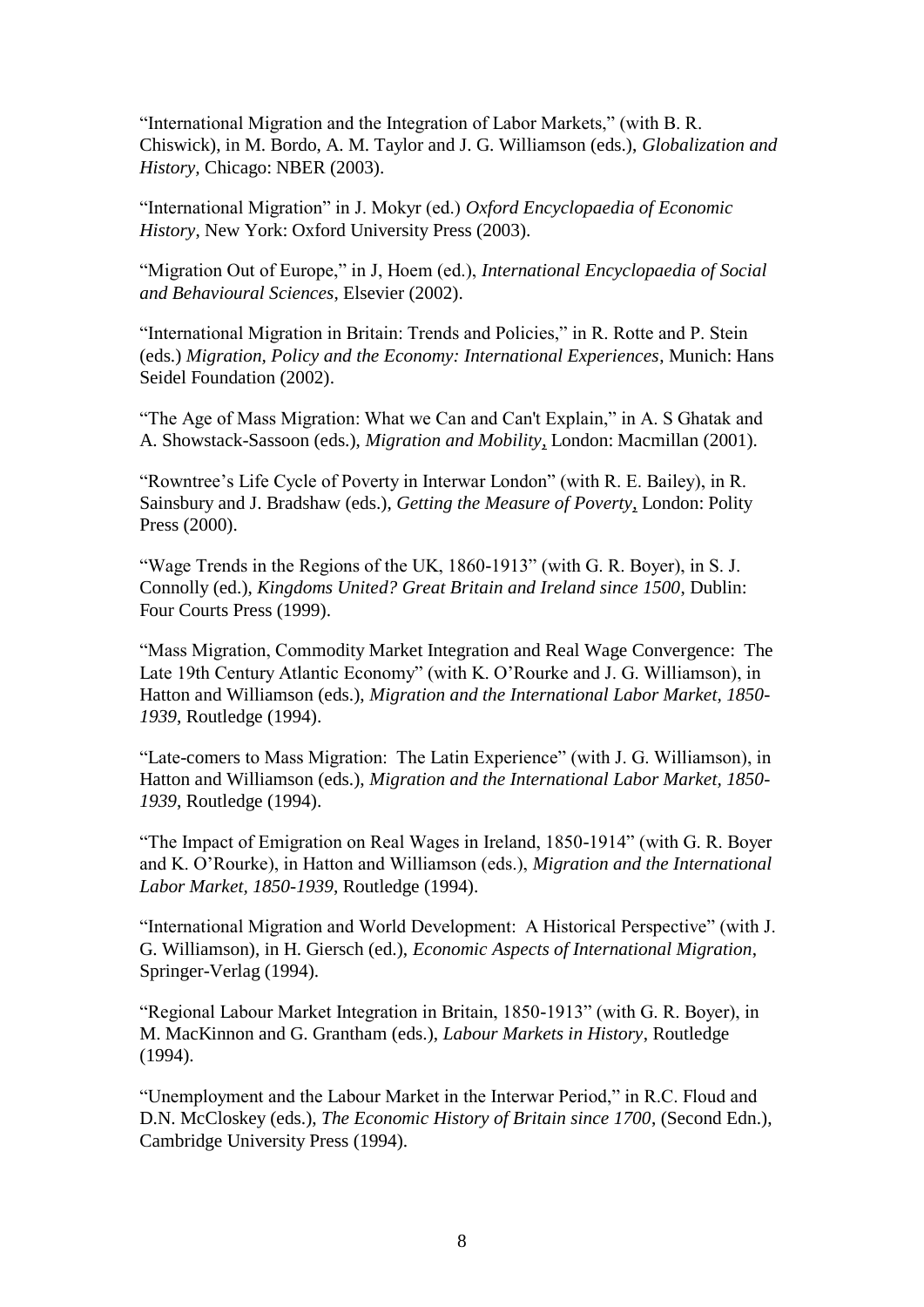"Labour Market Integration and the Rural-Urban Wage Gap in History" (with J. G. Williamson), in G. D. Snooks (ed.), *Historical Analysis in Economics*, Routledge (1993).

"Price Determination under the Gold Standard: Britain 1880-1913", in S. N. Broadberry and N. F. R. Crafts (eds.), *Britain in the World Economy 1870-1939: Essays in Honour of Alec Ford*, Cambridge University Press (1992).

"The Budget and Fiscal Policy" (with K. A. Chrystal), in N. F. R. Crafts, and N. Woodward (eds.), *The British Economy since 1945*, Oxford University Press (1991).

"Unemployment in the 1890s: Microeconomic Evidence from Michigan" (with J. G. Williamson), in E. Aerts and B. Eichengreen (eds.), *Unemployment and Underemployment in Historical Perspective*, Proceedings of the Tenth International Economic History Congress, Louven (1990).

"Apprenticeship and Technical Training" (with B. J. Chapman), in D. Pope and L. Alston (eds) *Australia's Greatest Asset: Human Resources in the Nineteenth and Twentieth Centuries*, Federation Press, Sydney (1989).

"The Recovery of the 1930s and Economic Policy in Britain," in R. G. Gregory and N.G. Butlin (eds.), *Recovery from the Depression*, Cambridge University Press (1988).

"Outlines of a Keynesian Solution," in A. E. Booth and S. Glynn (eds.), *The Road to Full Employment*, George Allen and Unwin (1986).

"The Analysis of Unemployment in Interwar Britain," in D. Pearce and N. Rau (eds.) *Economic Perspectives*, London, Harwood (1986).

## **Internet Publications**

"How has the UK labour market fared in recessions and recoveries since 1870?" *Economics Observatory* (forthcoming)

"European asylum policy before and after the migration crisis," *IZA World of Labor* (2020). [\(https://wol.iza.org/articles/european-asylum-policy-before-and-after-the](https://wol.iza.org/articles/european-asylum-policy-before-and-after-the-migration-crisis/long)[migration-crisis/long](https://wol.iza.org/articles/european-asylum-policy-before-and-after-the-migration-crisis/long) ).

"Short poppies: The heights of servicemen in World War I" in S. Broadberry and M. Harrison (eds.)*, The Economics of the Great War: A Centennial Perspective*, London: CEPR (2018). [\(https://voxeu.org/content/economics-great-war-centennial](https://voxeu.org/content/economics-great-war-centennial-perspective)[perspective](https://voxeu.org/content/economics-great-war-centennial-perspective) ).

"Determinants of Applications for Asylum" (with J. Moloney), in K. Koser and M. McAuliffe (eds.), *A Long Way to Go: Irregular Migration Patterns, Processes, Drivers and Decision-making,* Canberra: ANU E-Press (2017). [\(https://press.anu.edu.au/publications/long-way-go](https://press.anu.edu.au/publications/long-way-go) ).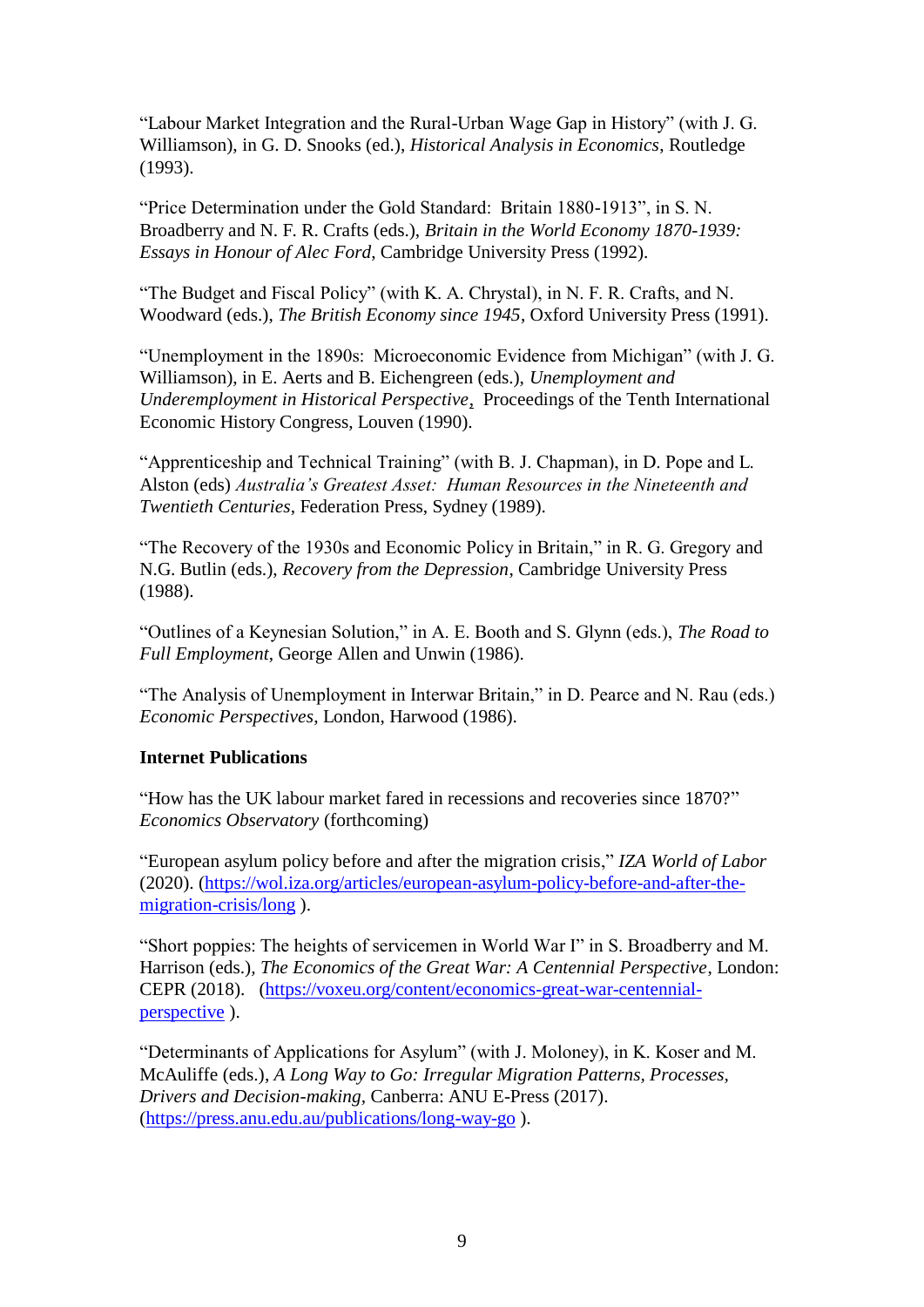"The Common European Asylum System – The Role of Burden-sharing," *CESifo Dice Report*, 4/2016, pp. 9-13. [\(http://www.cesifo](http://www.cesifo-group.de/ifoHome/publications/journals/CESifo-DICE-Report.html)[group.de/ifoHome/publications/journals/CESifo-DICE-Report.html\)](http://www.cesifo-group.de/ifoHome/publications/journals/CESifo-DICE-Report.html).

"The Migration Crisis and Refugee Policy in Europe," in F. Fasani (ed.), *Refugees and Economic Migrants: Facts, Policies and Challenges*, London: CEPR (2016). [\(http://voxeu.org/content/refugees-and-economic-migrants-facts-policies-and](http://voxeu.org/content/refugees-and-economic-migrants-facts-policies-and-challenges)[challenges\)](http://voxeu.org/content/refugees-and-economic-migrants-facts-policies-and-challenges).

"Setting Policy on Asylum: Has the EU Got it Right?" *IZA World of Labor* Article 124 (2015) [DOI.15185/Izawol.124] [\(https://wol.iza.org/articles/setting-policy-on](https://wol.iza.org/articles/setting-policy-on-asylum-has-eu-got-it-right)[asylum-has-eu-got-it-right\)](https://wol.iza.org/articles/setting-policy-on-asylum-has-eu-got-it-right).

"The Recession and International Migration," in R. Baldwin and D. Vines (eds.), *Rethinking Global Economic Governance in Light of the Crisis,* London: CEPR (2012). [\(http://voxeu.org/content/rethinking-global-governance-light-crisis-new](http://voxeu.org/content/rethinking-global-governance-light-crisis-new-perspectives-economic-policy-foundations)[perspectives-economic-policy-foundations\)](http://voxeu.org/content/rethinking-global-governance-light-crisis-new-perspectives-economic-policy-foundations).

## **Books**

*Seeking Asylum: Trends and Policies in the OECD*, Centre for Economic Policy Research (2011).

*Global Migration and the World Economy: Two Centuries of Policy and Performance* (with J. G Williamson), Boston: MIT Press (2005).

*The Age of Mass Migration: Causes and Economic Impact* (with J. G. Williamson), New York: Oxford University Press (1998). **(**Winner of the American Publishers Association award for the best book in economics in 1998).

## **Edited Volumes**

*The New Comparative Economic History: Essays in Honor of Jeffrey G. Williamson* (with K. H. O'Rourke and A. M. Taylor), Cambridge Mass: MIT Press (2007).

*Migration and the International Labor Market, 1850-1939* (with J.G. Williamson), London: Routledge, including an introductory chapter by the editors (1994).

*Interwar Unemployment in International Perspective* (with B. Eichengreen), Amsterdam: Kluwer, including an introductory chapter by the editors (1988).

## **Recent Working Papers and Research in Progress**

"Explaining Trends in Adult Height in China: 1950 to 1990," (with Minhee Chae and Xin Meng), ANU Centre for Economic Policy Discussion Paper 01-21.

"Voting Up: The Effects of Democracy and Voting Rights Extension on Human Stature," (with A. Batinti and J. Costa-Font), IZA Discussion Paper No. 12389.

"The Making of a Nation: Who Voted for Australian Federation?" (with Rohan Alexander) (in progress)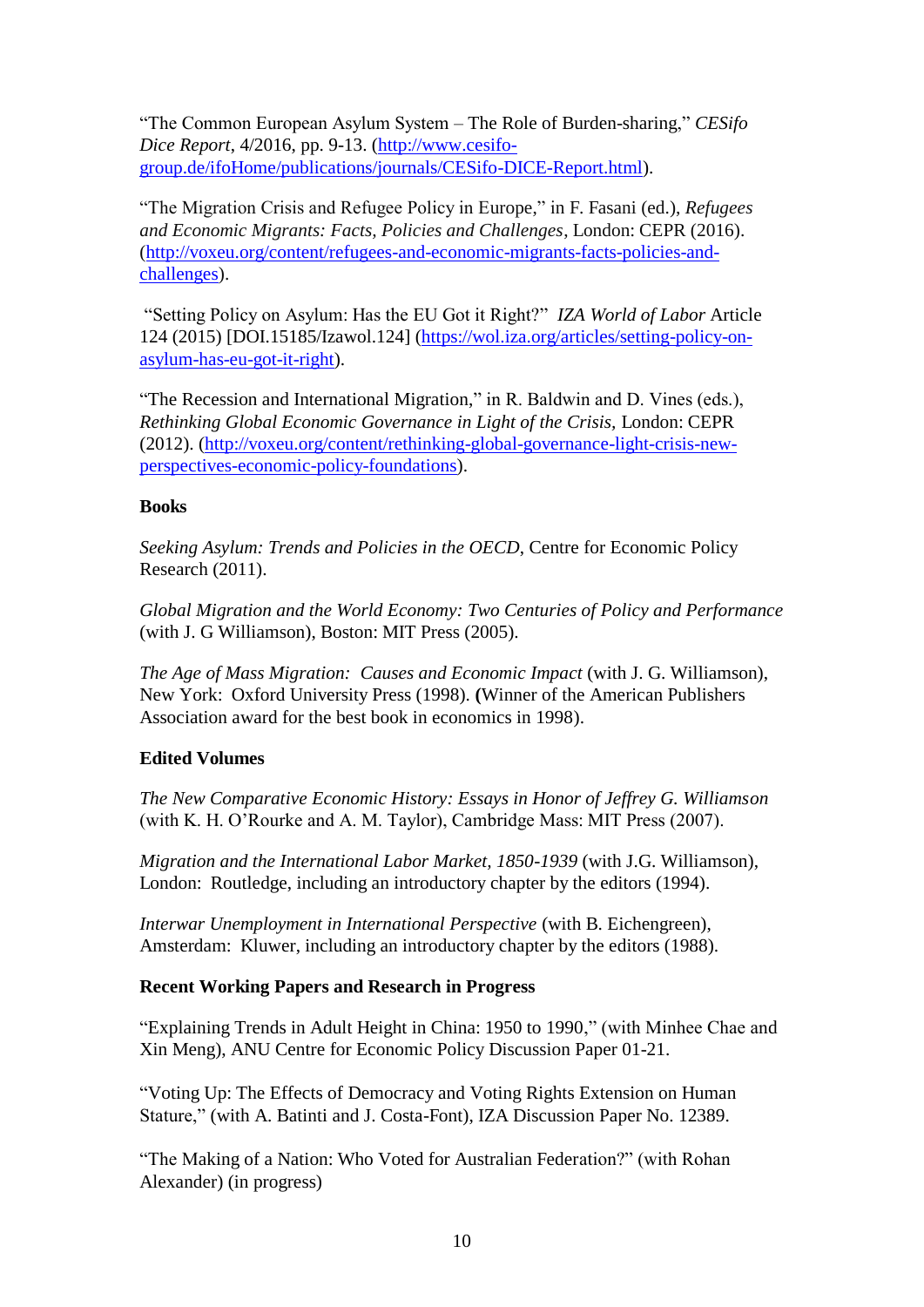"Asylum Recognition Rates in Europe: Persecution, Policies and Performance." (in progress).

## **Recent Keynote Presentations/Public Lectures**

"Refugees and Asylum Seekers, the Crisis in Europe and the Future of Policy," Keynote Lecture, Lund Population Day, (Lund University,  $20<sup>th</sup>$  September 2018).

"Immigration in Europe: Public Opinion and Policy," Keynote Lecture, AIEL-INPS workshop on Immigration: Challenges and Opportunities (Rome  $27<sup>th</sup>$  June, 2018).

"Heights and Health since 1870: The Long and the Short of it," Plenary Lecture, Economic History Society Conference, Royal Holloway University (31 March 2017).

"The Migration Crisis and Refugee Policy in Europe" Giblin Lecture, University of Tasmania (15th September, 2016).

"Refugees and Asylum Seekers, the Crisis in Europe and the Future of Policy," at Noise from America, European University Institute (12 June 2016).

"Refugees and Asylum Seekers, the Crisis in Europe and the Future of Policy," at fRDB and IGIER-Bocconi joint conference on Immigration, Refugees and Asylum Policies (22 April 2016).

"Refugees and Asylum Seekers, the Crisis in Europe and the Future of Policy," International Migration Institute,  $10^{th}$  Anniversary, Oxford (13 January 2016).

"The Slump and Immigration Policy in Europe," University of Nottingham, Globalisation and Economic Policy series (12 March 2014).

"The Slump and Immigration Policy in Europe," University of East Anglia, Contemporary Economic Issues series (10 February 2014).

"The Slump and Immigration Policy in Europe," at the 3rd Conference on Immigration in OECD Countries," OECD Paris (6 December 2013).

"The Economics of International Migration: A Short History of the Debate" at European Association of Labour Economists annual conference Memorial Session, University of Turin (19-21 September 2013)

"The Slump and Immigration Policy in Europe," at the IMISCOE Annual Conference on "Crisis and Migration: Perceptions, Challenges and Consequences," Malmö University (August 26-27 2013).

"American Immigration Policy: The 1965 Act and its Consequences" at NORFACE Migration Network Conference on "Migration: Global Development, New Frontiers", University College London (10-13 April 2013).

## **Conference Organiser**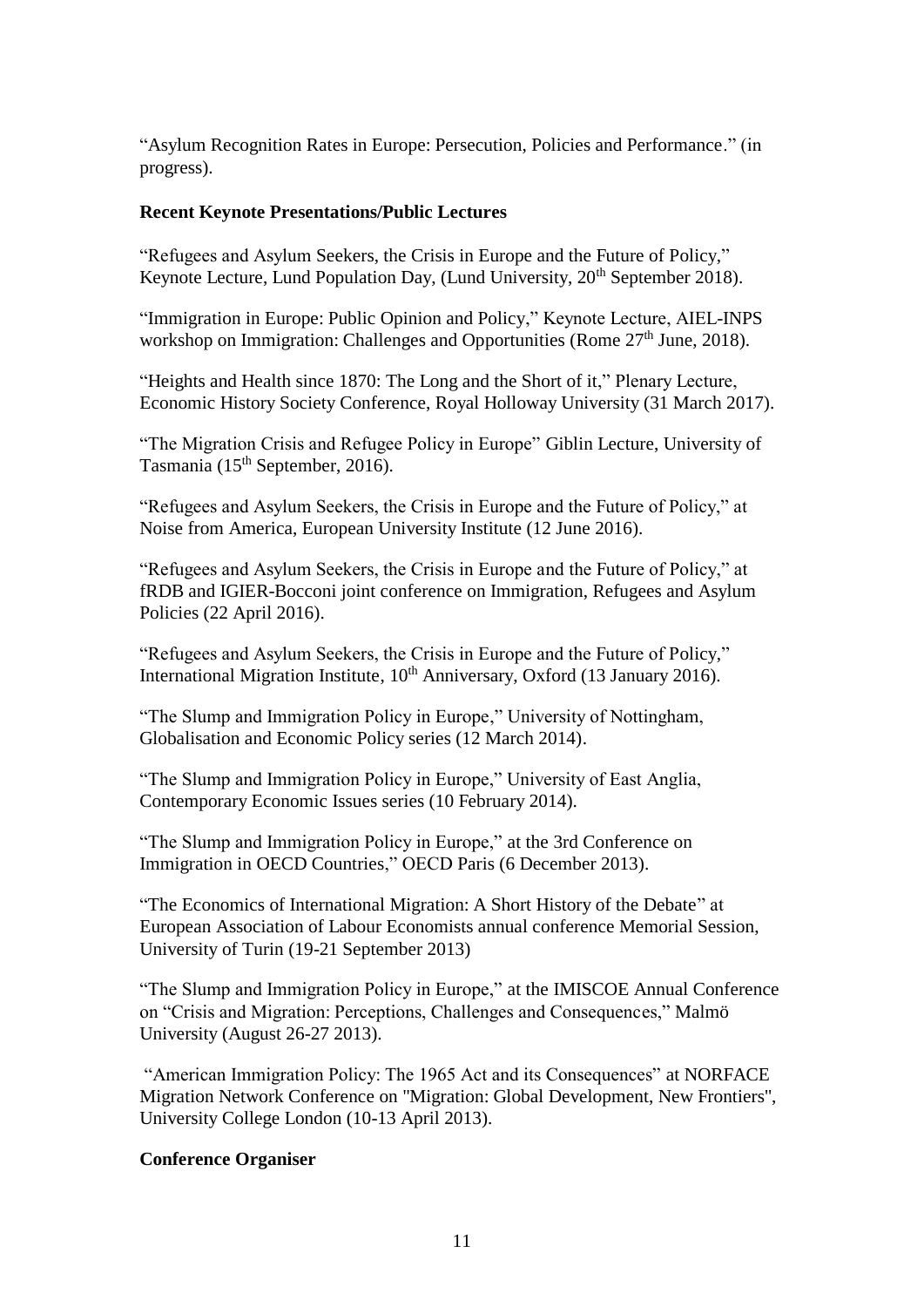Organiser: "Progress and Change in India," Centre for Economic History, Australian National University,  $11<sup>th</sup> - 12<sup>th</sup>$  July 2019.

Co-Organiser: "Fertility Transitions, Past and Present," Centre for Economic History, Australian National University, 28<sup>th</sup> February-1<sup>st</sup> March 2019.

Organiser: "Inequality and Living Standards, Past and Present," Centre for Economic History, Australian National University, 16-17<sup>th</sup> March 2017.

Organiser: "International Finance and Trade History," Centre for Economic History, Australian National University, 17<sup>th</sup> October 2016.

Co-organiser: "Human Heights and Economic Development," Centre for Economic History, Australian National University, 5<sup>th</sup>-6<sup>th</sup> March 2015.

Co-organiser: "Commodity Price Volatility, Past and Present," Centre for Economic History, Australian National University, 29-20<sup>th</sup> November 2012.

Programme Chair, European Society for Population Economics, Seville, 11<sup>th</sup>-13<sup>th</sup> June 2009.

Organiser: Australian Economic History in the Long Run, Australian National University, 26<sup>th</sup> -27<sup>th</sup> March 2009.

Programme organizer: Conference on the New Comparative Economic History, Harvard University, November 2005.

Organiser: Conference on Globalisation in the Asia Pacific before the Modern Era, Australian National University, June/July 2005.

Programme Chair: World Cliometrics Congress, Munich, 10-13 July 1997.

Organiser: European Science Foundation Conference on Migration and Development, Mont Sainte Odile, France 30th May - 5th June1996.

Joint Organiser (with P. Scholliers, J. Williamson, V. Zamagni): Conference on International Migration and Labour Market Integration in the 19th and 20th Centuries, Bellagio, Italy, 1993. Supported by grants from N.A.T.O. and the Rockefeller Foundation.

Joint Organiser (with B. Eichengreen): Conference on Interwar Unemployment in International Perspective, Harvard, 7-8 May, 1987. Supported by grants from N.A.T.O., the Harvard Institute for International Affairs and the Harvard Mellon Centre for Economic History.

## **Grants**

Australian Research Council grant 2014-17 for research on Height, BMI and Demographic changes in the Asian Giants (with X. Meng and D. Suryadarma).